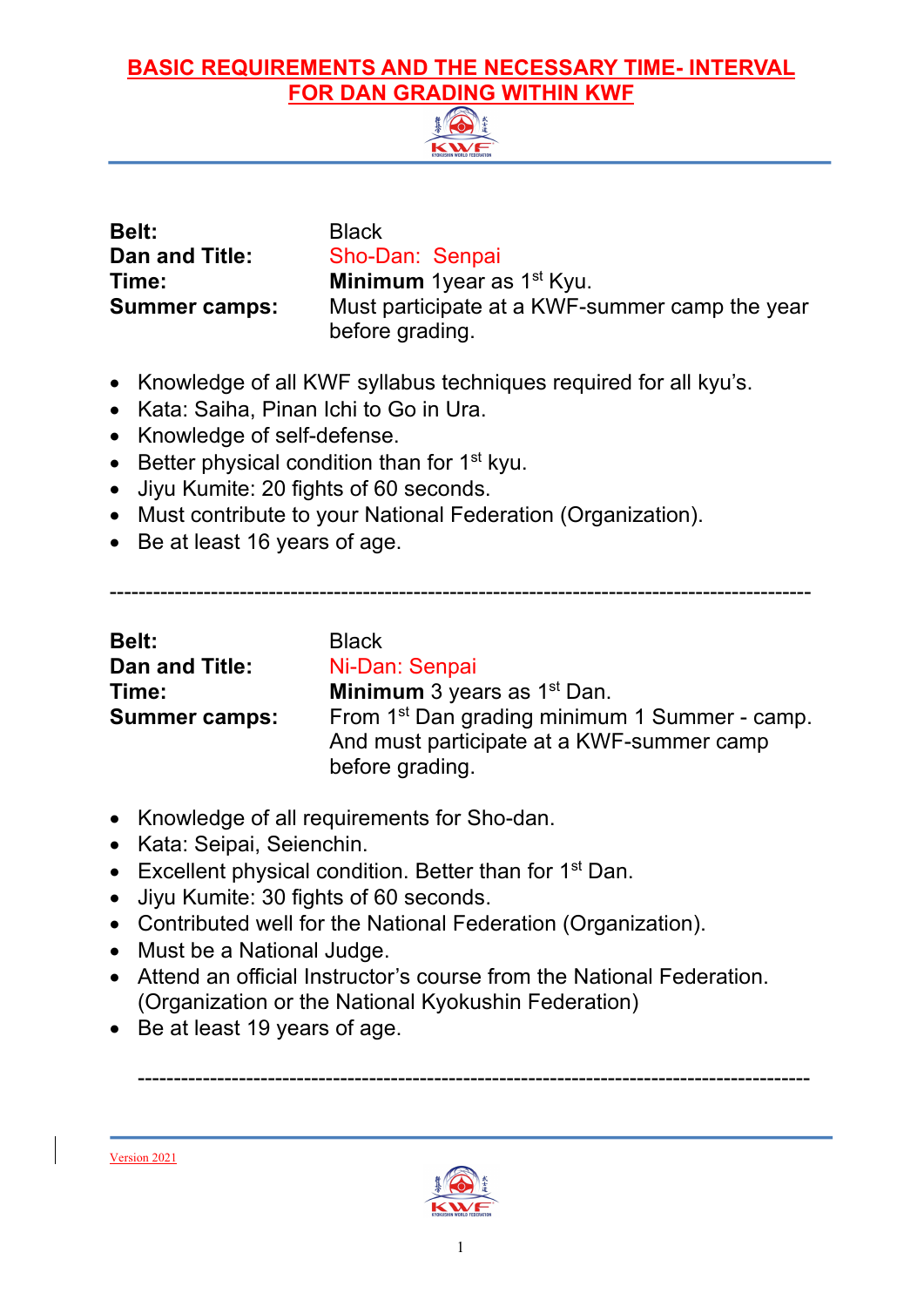

| <b>Belt:</b>          | <b>Black</b>                                                                                                             |
|-----------------------|--------------------------------------------------------------------------------------------------------------------------|
| <b>Dan and Title:</b> | San-Dan: Sensei                                                                                                          |
| Time:                 | <b>Minimum</b> 4 years as $2^{nd}$ Dan.                                                                                  |
| <b>Summer camps:</b>  | From 2 <sup>nd</sup> Dan grading minimum 2 Summer<br>camps. And must participate at a KWF-summer<br>camp before grading. |

- Knowledge of all requirements for Ni-dan.
- Kata: Kanku, Garyu.
- Perform own kata (as well written).
- Jiyu Kumite: 40 fights of 60 seconds.
- Must be an International KWF Referee/Judge . Have a letter of recommendation from National President and dojo Leader.
- Be at least 23 years.
- Possible participation as Instructor at Summer Camps will be taking into consideration.

-------------------------------------------------------------------------------------------------

| <b>Belt:</b>         | <b>Black</b>                                                                                                 |
|----------------------|--------------------------------------------------------------------------------------------------------------|
| Dan and title:       | Yon-Dan Sensei                                                                                               |
| Time:                | <b>Minimum</b> 5 years as $3rd$ Dan.                                                                         |
| <b>Summer camps:</b> | From 3rd Dan grading minimum 3 summer camps.<br>And must participate at a KWF-summer camp<br>before grading. |

- Knowledge of all requirements for San-dan.
- Kata: Sushiho.
- Perform own kata (as well written).
- Jiyu Kumite: 40 fights of 60 seconds.
- Must be an International Referee.
- Participate on a regular basis as Referee.
- Have a letter of recommendation from the National President and own dojo Leader.
- Be at least 28 years.

Version 2021

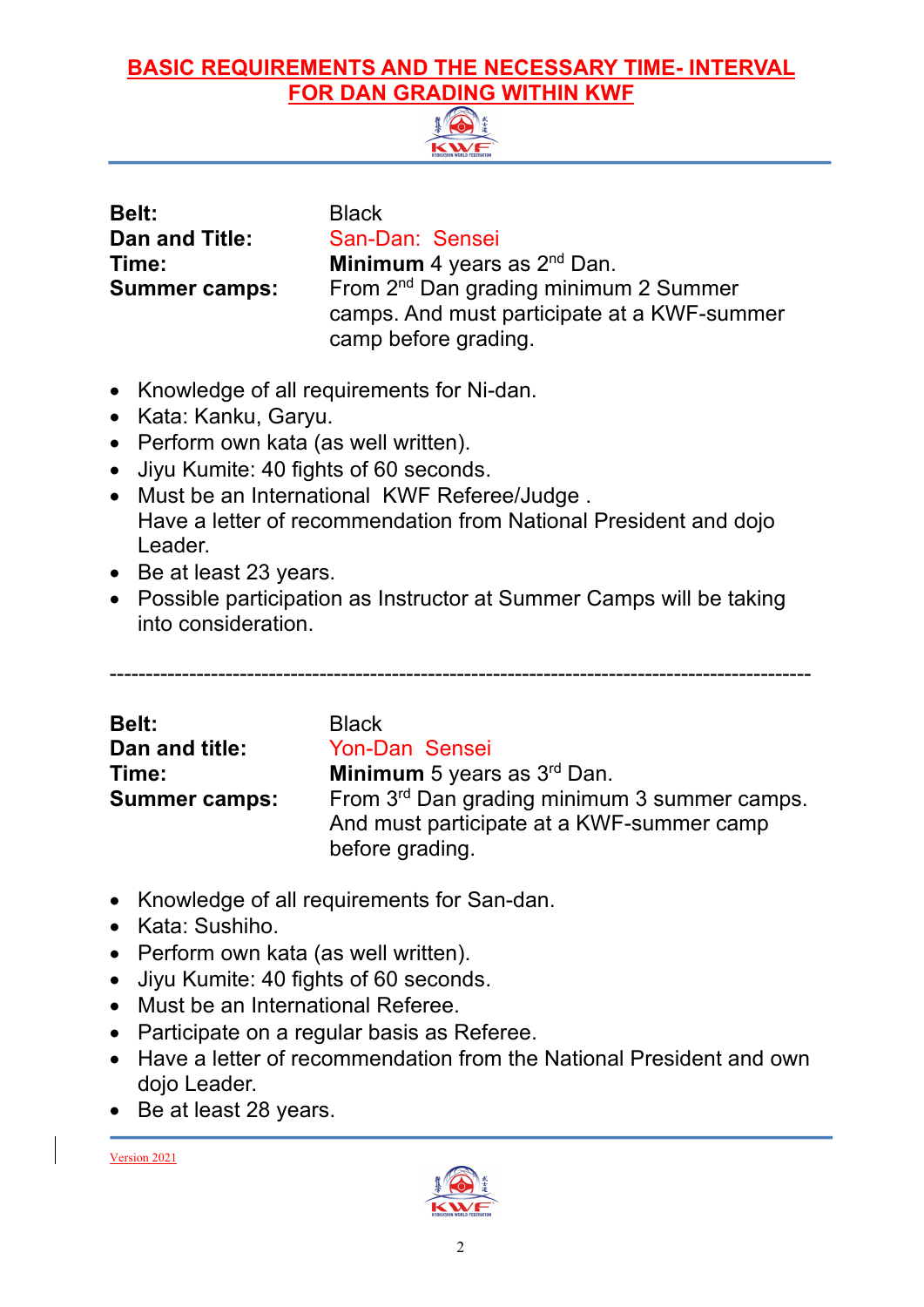

- The candidate's age and physical abilities, personality and contribution to KWF play's a significant role in this grading.
- Conduct examination in a Panel which must be include Shihan Antonio Pinero or an appointed person by Shihan Pinero.

-------------------------------------------------------------------------------------------------

| Belt:          | <b>Black</b>                            |
|----------------|-----------------------------------------|
| Dan and title: | Go-Dan Shihan = $5th$                   |
| Time:          | Minimum 6 years as 4 <sup>th</sup> Dan. |

- Knowledge of all requirements for Yon-dan.
- As a Shihan is a teacher of teachers, the candidate must be an excellent teacher. Part of the exam is teaching a class of blackbelts in front of the grading panel.
- Conduct examinations in front of KWF s Grading Panel which must include Shihan Antonio Pinero or a person appointed by Shihan Antonio Pinero.
- Have a letter of recommendation from the National President and dojo Leader.
- Be at least 35 years.
- The candidate's age and physical abilities, personality and contribution to KWF play's a significant role in this grading.
- Apply a written story of your Kyokushin career.

-------------------------------------------------------------------------------------------------

| <b>Belt:</b>   |  |
|----------------|--|
| Dan and title: |  |
| Time:          |  |

**Black** Roku-Dan Shihan = 6<sup>th</sup> Minimum 7 years as 5<sup>th</sup> Dan.

- Have made an outstanding contribution to the advancement of Kyokushin within the National and International Federations.
- Have a letter of recommendation from the National President and dojo Leader and the EKF/ KWF board.
- Be at least 45 years.
- Apply a written story of your Kyokushin career.

Version 2021

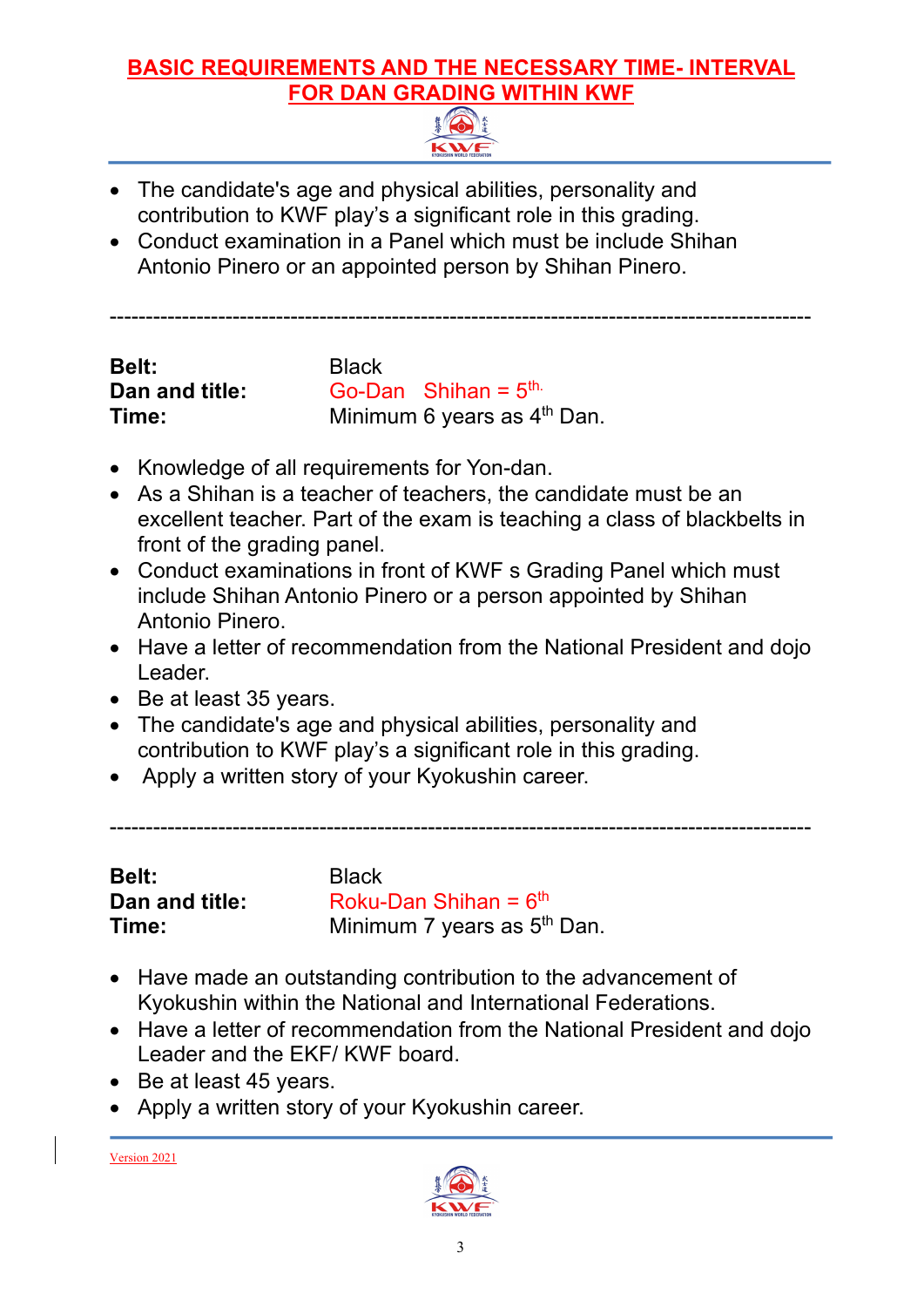| <b>Belt:</b> |                |
|--------------|----------------|
|              | Dan and title: |

**Black Nana-Dan Shihan = 7<sup>th</sup>** 

- This grade is only recommended by Members of KWF's Board.
- He/she must be an outstanding Person who is highly respected, and outstanding Representative Nationally and Internationally of his country, and be revered as a Kyokushin Karateka.
- Have made a long time and significant effort for EKF / KWF and Kyokushin in different ways and levels.

------------------------------------------------------------------------------------------------- -------------------------------------------------------------------------------------------------

#### **Written examination:**

In addition, all Candidates seeking for promotion to the next grade could be asked to undertake a written examination prepared by the KWF, based both on advanced terminology, philosophy and competition rules for the degree in question.

#### Candidates circumstances

The candidate's age and physical abilities, personality and contribution to KWF play's a significant role in the grading of degrees higher than 3rd Dan.

#### Timing interval between exams

Timing for obtaining a higher degree are an absolute minimum and is achieved by the most dedicated and talented of students only.

------------------------------------------------------------------------------------------------- -------------------------------------------------------------------------------------------------



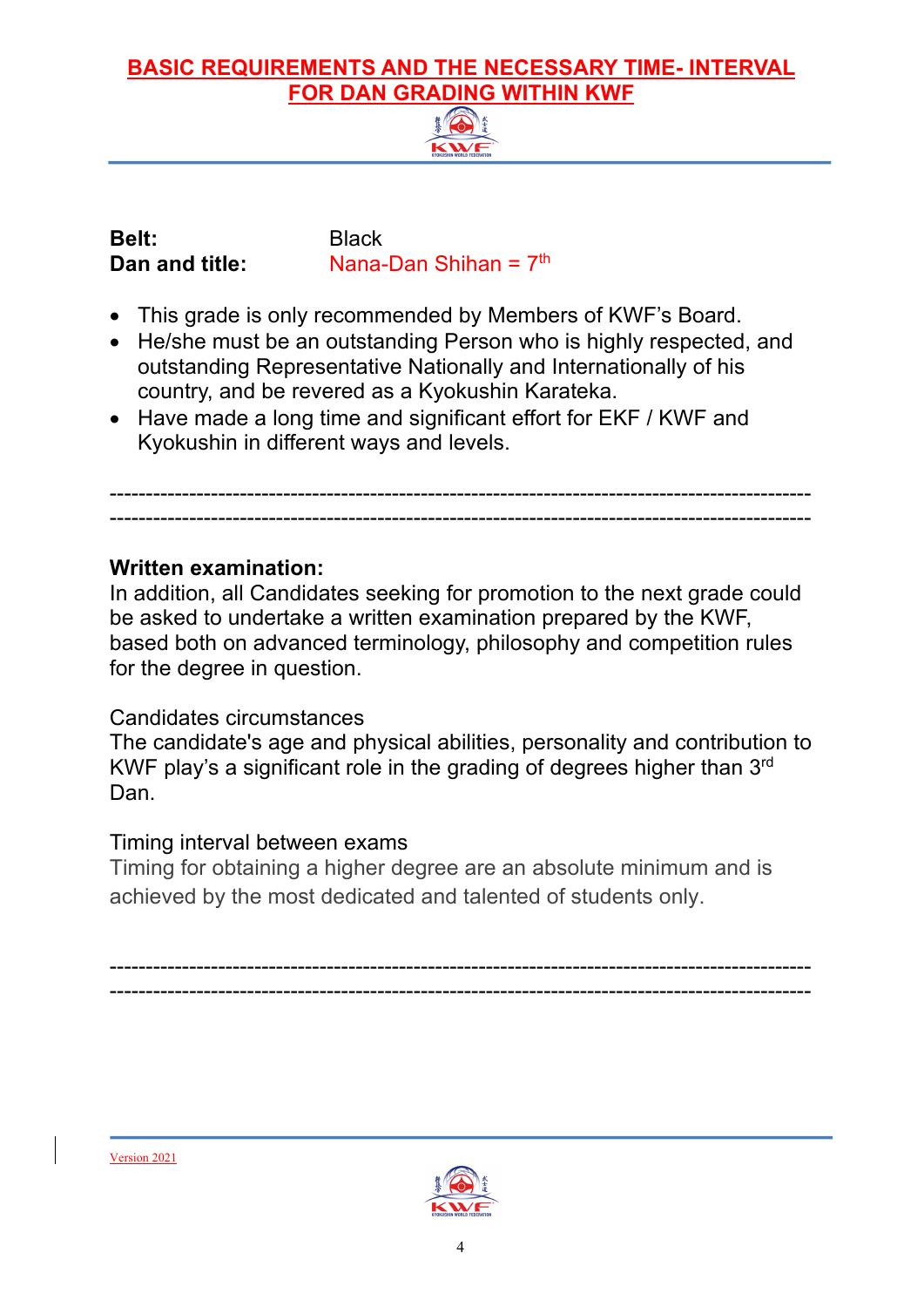

#### **General information for Sensei and Shihan applicants**

- Up and included  $4<sup>th</sup>$  Dan grade the work you do in your own club and National Federation is of utmost importance. This has less relevance for a Shihan grade.
- For a Shihan grade you must submit a written history of yourself. See the points below under National and International.
- One of the most important issues for a Shihan grade is to work solely for other students both Nationally and Internationally and devote yourself to Kyokushin in your country. Being humble and devotional.
- Support your Leader in your country 100%. Work for the Federation Nationally and Internationally.
- A Shihan application MUST be brought to the KWF board for the decision. More than 50 % of the votes must be positive to approve the grade.
- The workflow of an application for Shihan is as follows:
	- 1. Your Club's Board recommends you.
	- 2. Your National Organizations Board recommends you.
	- 3. Your CR sends the application to the EKF"s board. (Valid for Europe only)
	- 4. The EKF Board sends the application to the KWF Board.
- You must be a person with great respect in your Country and you must work hard for your Country to grow Kyokushin even more.

#### **Written story of your Kyokushin career**

The points below are guidelines of points you must submit in your written story concerning your Kyokushin career:

#### **National**

• Describe the work you have been doing for your National Federation.

Version 2021

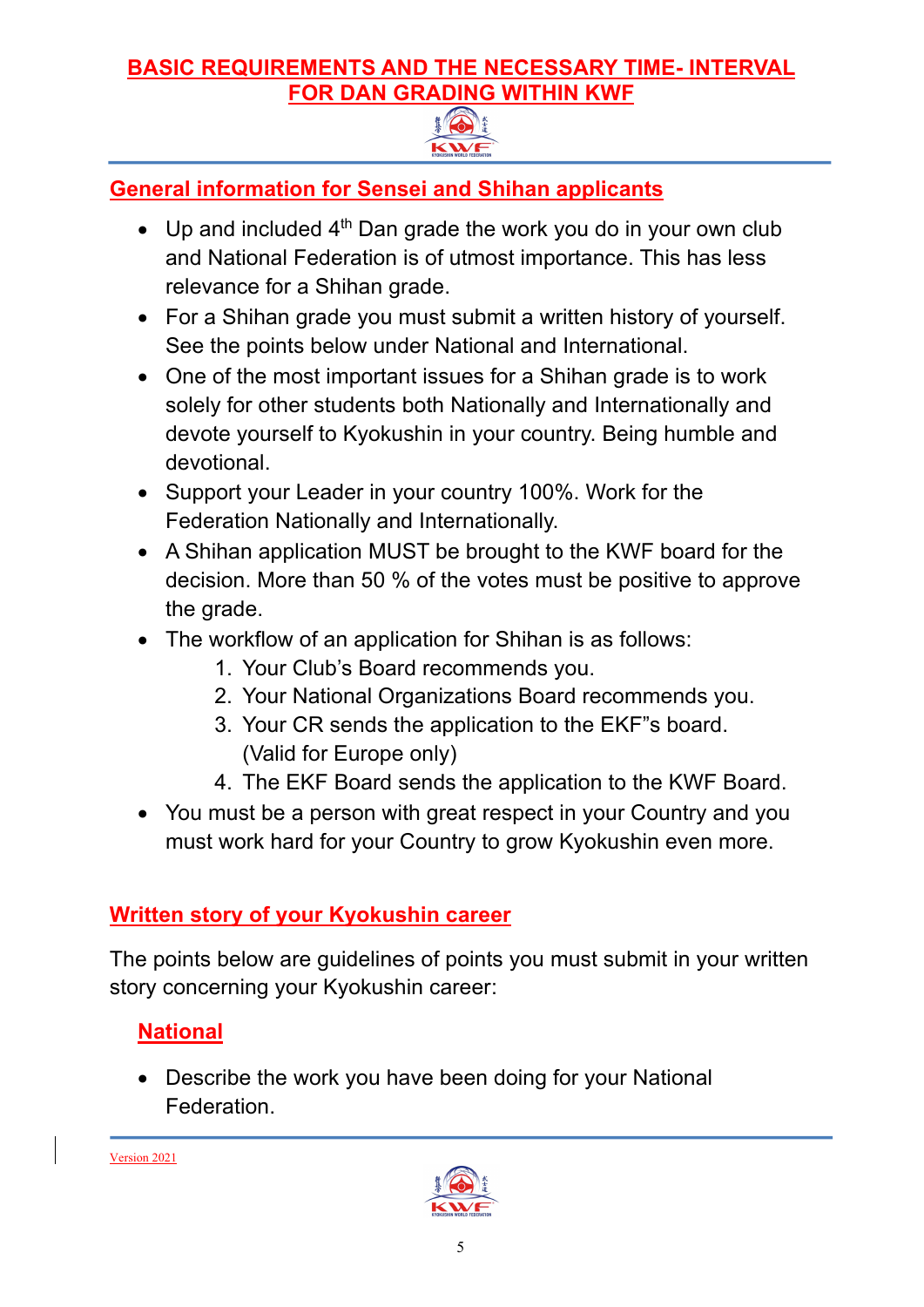

- How many National Championships have you arranged during the last 5 years?
- Describe the work as an Organizer you have done for your Organization's Summer camps, Winter camps or others.
- How many classes/ weekly are you instructing in your own dojo or others?
- Describe the work you have done in your dojo, National as well as in the International Federation.
- Your relationship with your National Karate or Budo Federation. Attending meetings, seminars or others.
- Describe your desire to develop and support Kyokushin in the future. What kind of work are you willing to contribute with?

#### **International**

- Results of your own club fighters among the top 3 in the EC/WC. This must be persons that you have trained yourself!
- How many years have you been active as an International Judge/Referee since your 3rd Dan examination?
- How many International Summer Camps have you attended? Where and when?
- Describe the work you have done for the EKF and KWF Board.

#### **Procedure for Black Belt exams**

- All black belt exams will take place in principle at National and International Summer Camps only once a year.
- Once a year at a KWF summercamp an exam can be taken. If the candidate fails at this exam, it is not possible to take part in another exam in the same year.